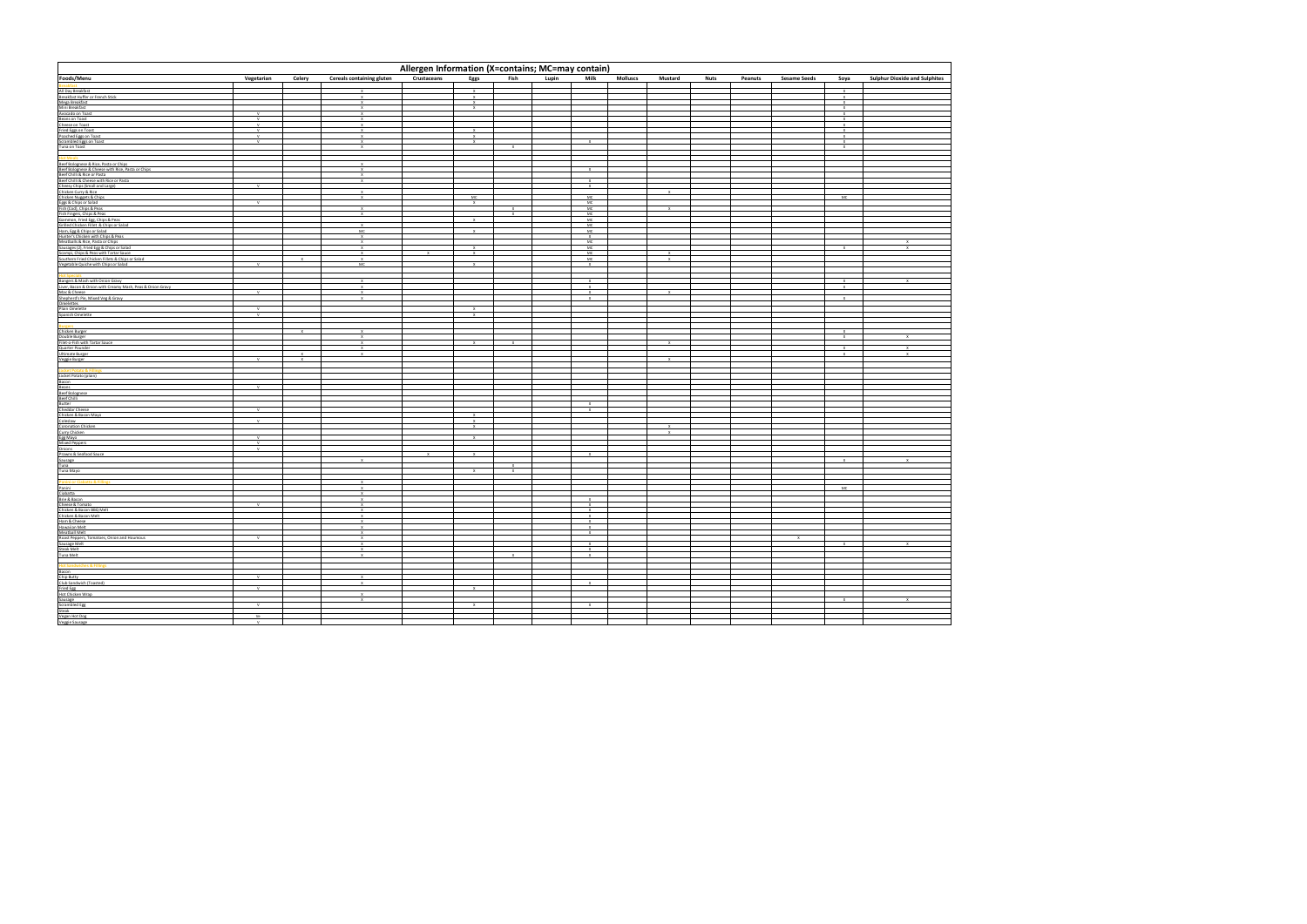| Allergen Information (X=contains; MC=may contain)                                                                                                                                                                             |                                |        |                                  |                             |                              |                          |       |                              |                 |                |                         |         |                     |                              |                                      |
|-------------------------------------------------------------------------------------------------------------------------------------------------------------------------------------------------------------------------------|--------------------------------|--------|----------------------------------|-----------------------------|------------------------------|--------------------------|-------|------------------------------|-----------------|----------------|-------------------------|---------|---------------------|------------------------------|--------------------------------------|
| Fooday Mental and State State State State State State State State State State State State State State State State State State State State State State State State State State State State State State State State State State | Vegetarian                     | Celery | <b>Cereals containing gluten</b> | Crustaceans                 | Eggs                         | Fish                     | Lupin | Milk                         | <b>Molluscs</b> | Mustard        | <b>Nuts</b>             | Peanuts | <b>Sesame Seeds</b> | Soya                         | <b>Sulphur Dioxide and Sulphites</b> |
|                                                                                                                                                                                                                               |                                |        |                                  |                             |                              |                          |       |                              |                 |                |                         |         |                     |                              |                                      |
|                                                                                                                                                                                                                               |                                |        | $\mathbf{x}$<br>$\mathbf{x}$     |                             |                              |                          |       |                              |                 |                |                         |         |                     | - MC                         |                                      |
|                                                                                                                                                                                                                               |                                |        | $\mathbf{x}$                     |                             |                              |                          |       |                              |                 |                |                         |         |                     | $\mathbf{x}$                 |                                      |
|                                                                                                                                                                                                                               |                                |        | $\mathbf{x}$<br>$\sim$           |                             |                              |                          |       |                              |                 |                |                         |         |                     | $\mathbf{x}$                 |                                      |
|                                                                                                                                                                                                                               |                                |        | $\mathbf{x}$                     |                             |                              |                          |       |                              |                 |                |                         |         |                     |                              |                                      |
|                                                                                                                                                                                                                               |                                |        | $\mathbf{x}$<br>$\mathbf{x}$     |                             |                              |                          |       |                              |                 |                |                         |         |                     | $\mathbf{x}$<br>$\mathbf{x}$ |                                      |
|                                                                                                                                                                                                                               |                                |        |                                  |                             |                              |                          |       |                              |                 |                |                         |         |                     |                              |                                      |
|                                                                                                                                                                                                                               |                                |        |                                  |                             |                              |                          |       |                              |                 |                |                         |         |                     |                              |                                      |
|                                                                                                                                                                                                                               | V<br>V                         |        | $\mathbf{x}$<br>$\mathbf{x}$     |                             |                              |                          |       |                              |                 |                |                         |         |                     |                              |                                      |
|                                                                                                                                                                                                                               | v                              |        | $\mathbf x$                      |                             |                              |                          |       | $\boldsymbol{\mathsf{x}}$    |                 |                |                         |         |                     |                              |                                      |
|                                                                                                                                                                                                                               |                                |        | $\mathbf{x}$<br>$\mathbf{x}$     |                             | $\mathbf{x}$                 |                          |       | $\mathbf x$<br>$\mathbf{x}$  |                 | $\times$       |                         |         |                     |                              |                                      |
|                                                                                                                                                                                                                               |                                |        | $\mathbf{x}$                     |                             |                              |                          |       |                              |                 |                |                         |         |                     |                              |                                      |
|                                                                                                                                                                                                                               |                                |        | $\mathbf{x}$                     |                             |                              | $\mathbf{x}$             |       |                              |                 |                |                         |         |                     | Y                            |                                      |
|                                                                                                                                                                                                                               |                                |        |                                  |                             |                              |                          |       |                              |                 |                |                         |         |                     |                              |                                      |
|                                                                                                                                                                                                                               | $\vee$                         |        | $\mathbf{x}$                     |                             |                              |                          |       |                              |                 |                |                         |         |                     |                              |                                      |
|                                                                                                                                                                                                                               | $\overline{v}$                 |        |                                  |                             | $\overline{x}$               |                          |       | $\overline{\mathbf{x}}$      |                 |                | $\overline{\mathbf{x}}$ |         |                     |                              |                                      |
|                                                                                                                                                                                                                               | $\mathbf{v}$<br>$\mathbf{v}$   |        | $\mathbf{x}$                     |                             | $\mathbf{x}$<br>$\mathbf{x}$ |                          |       | $\mathbf{x}$<br>$-26$        |                 | $\mathbf{x}$   |                         |         |                     |                              |                                      |
|                                                                                                                                                                                                                               | $\mathsf{v}$                   |        | $\mathbf{x}$                     |                             | $\mathbf{x}$                 |                          |       | $\mathbf{x}$                 |                 |                |                         |         |                     |                              |                                      |
|                                                                                                                                                                                                                               | $\mathbf v$                    |        |                                  |                             |                              |                          |       | $\mathbf x$                  |                 |                |                         |         |                     |                              |                                      |
|                                                                                                                                                                                                                               | v<br>V                         |        |                                  |                             |                              |                          |       | $\mathbf{x}$                 |                 |                |                         |         |                     |                              |                                      |
|                                                                                                                                                                                                                               | V                              |        |                                  |                             |                              |                          |       | $\mathbf{x}$                 |                 |                |                         |         |                     |                              |                                      |
|                                                                                                                                                                                                                               | $\vee$                         |        |                                  |                             | $\mathbf x$                  |                          |       | $\mathbf{x}$<br>$\mathbf x$  |                 |                |                         |         |                     |                              |                                      |
|                                                                                                                                                                                                                               | V                              |        |                                  |                             |                              |                          |       | $\mathbf{x}$                 |                 |                |                         |         |                     |                              |                                      |
|                                                                                                                                                                                                                               | V                              |        |                                  |                             |                              |                          |       | $\mathbf{x}$                 |                 |                |                         |         |                     |                              |                                      |
|                                                                                                                                                                                                                               |                                |        |                                  |                             |                              |                          |       |                              |                 |                |                         |         |                     |                              |                                      |
|                                                                                                                                                                                                                               |                                |        |                                  |                             |                              |                          |       |                              |                 |                |                         |         |                     |                              |                                      |
|                                                                                                                                                                                                                               |                                |        |                                  |                             |                              |                          |       |                              |                 |                |                         |         |                     |                              |                                      |
|                                                                                                                                                                                                                               |                                |        |                                  |                             |                              |                          |       |                              |                 |                |                         |         |                     |                              |                                      |
|                                                                                                                                                                                                                               | $\mathbf{v}$                   |        |                                  |                             |                              |                          |       |                              |                 |                |                         |         |                     |                              |                                      |
|                                                                                                                                                                                                                               |                                |        |                                  |                             |                              |                          |       | $\mathbf{x}$                 |                 |                |                         |         |                     |                              |                                      |
|                                                                                                                                                                                                                               |                                |        |                                  |                             |                              |                          |       |                              |                 |                |                         |         |                     |                              |                                      |
|                                                                                                                                                                                                                               |                                |        |                                  |                             |                              |                          |       |                              |                 |                |                         |         |                     |                              |                                      |
|                                                                                                                                                                                                                               |                                |        |                                  |                             | $\mathbf{x}$                 |                          |       |                              |                 |                |                         |         |                     |                              |                                      |
|                                                                                                                                                                                                                               |                                |        |                                  |                             |                              |                          |       | $\times$                     |                 |                |                         |         |                     |                              |                                      |
|                                                                                                                                                                                                                               |                                |        |                                  |                             |                              |                          |       |                              |                 | $\overline{x}$ |                         |         |                     |                              |                                      |
|                                                                                                                                                                                                                               | $\mathbf{v}$<br>V              |        |                                  |                             |                              |                          |       | $\mathbf{x}$<br>$\times$     |                 |                |                         |         |                     |                              |                                      |
|                                                                                                                                                                                                                               |                                |        |                                  |                             |                              |                          |       | $\mathbf{x}$                 |                 |                |                         |         |                     |                              |                                      |
|                                                                                                                                                                                                                               |                                |        |                                  |                             |                              |                          |       | $\mathbf{x}$                 |                 |                |                         |         |                     |                              |                                      |
|                                                                                                                                                                                                                               |                                |        |                                  |                             |                              |                          |       | $\mathbf{x}$                 |                 |                |                         |         |                     |                              |                                      |
|                                                                                                                                                                                                                               | $\mathsf{v}$                   |        |                                  |                             |                              |                          |       |                              |                 |                |                         |         |                     |                              |                                      |
|                                                                                                                                                                                                                               |                                |        |                                  |                             |                              |                          |       |                              |                 |                |                         |         |                     |                              |                                      |
|                                                                                                                                                                                                                               |                                |        |                                  | $\mathbf{x}$                | $\mathbf{x}$                 |                          |       |                              |                 |                |                         |         |                     |                              |                                      |
|                                                                                                                                                                                                                               | $\mathsf{v}$                   |        |                                  |                             | $\mathbf{x}$                 |                          |       |                              |                 |                |                         |         |                     |                              |                                      |
|                                                                                                                                                                                                                               |                                |        |                                  |                             |                              |                          |       |                              |                 |                |                         |         |                     |                              |                                      |
|                                                                                                                                                                                                                               | V                              |        |                                  |                             |                              | $-26$                    |       |                              |                 |                |                         |         |                     |                              |                                      |
|                                                                                                                                                                                                                               |                                |        |                                  |                             |                              | $\mathbf{x}$             |       |                              |                 |                |                         |         |                     |                              |                                      |
|                                                                                                                                                                                                                               |                                | MC     | MC                               |                             | $\mathbf x$                  | $\mathbf x$              |       | MC                           |                 | MC             |                         |         |                     | MC                           |                                      |
|                                                                                                                                                                                                                               |                                |        | $\mathbf{x}$                     |                             | $\mathbf{x}$                 |                          |       | $\mathbf{x}$                 |                 |                |                         |         |                     |                              |                                      |
|                                                                                                                                                                                                                               | $\overline{\mathbf{v}}$        |        |                                  |                             |                              |                          |       | $\times$                     |                 |                |                         |         |                     |                              |                                      |
|                                                                                                                                                                                                                               |                                |        |                                  |                             |                              |                          |       |                              |                 |                |                         |         |                     |                              |                                      |
|                                                                                                                                                                                                                               |                                |        |                                  |                             |                              |                          |       |                              |                 |                |                         |         |                     |                              |                                      |
|                                                                                                                                                                                                                               | V                              |        |                                  |                             |                              |                          |       |                              |                 |                |                         |         |                     |                              |                                      |
|                                                                                                                                                                                                                               |                                |        |                                  |                             |                              |                          |       |                              |                 |                |                         |         |                     |                              |                                      |
|                                                                                                                                                                                                                               | $\mathbf{v}$                   |        |                                  |                             |                              |                          |       | $\mathbf{x}$                 |                 |                |                         |         |                     |                              |                                      |
|                                                                                                                                                                                                                               |                                |        |                                  |                             |                              |                          |       | $\mathbf{x}$                 |                 |                |                         |         |                     |                              |                                      |
|                                                                                                                                                                                                                               |                                |        |                                  |                             |                              |                          |       |                              |                 | $\times$       |                         |         |                     |                              |                                      |
|                                                                                                                                                                                                                               |                                |        |                                  |                             |                              |                          |       |                              |                 |                |                         |         |                     |                              |                                      |
|                                                                                                                                                                                                                               |                                |        |                                  |                             |                              |                          |       |                              |                 |                |                         |         |                     |                              |                                      |
|                                                                                                                                                                                                                               |                                |        |                                  | $\mathbf x$<br>$\mathbf{x}$ | $\mathbf{x}$                 |                          |       |                              |                 |                |                         |         |                     |                              |                                      |
|                                                                                                                                                                                                                               |                                |        |                                  |                             |                              |                          |       |                              |                 |                |                         |         |                     |                              |                                      |
|                                                                                                                                                                                                                               |                                |        |                                  |                             |                              | $\mathbf{x}$<br>$\times$ |       |                              |                 |                |                         |         |                     |                              |                                      |
|                                                                                                                                                                                                                               |                                |        |                                  |                             | $\overline{\mathbf{x}}$      | $\mathbf{x}$             |       |                              |                 |                |                         |         |                     |                              |                                      |
|                                                                                                                                                                                                                               |                                |        |                                  |                             | $\mathbf{x}$                 | $\mathbf{x}$             |       |                              |                 |                |                         |         |                     |                              |                                      |
|                                                                                                                                                                                                                               |                                |        |                                  |                             |                              |                          |       |                              |                 |                |                         |         |                     |                              |                                      |
|                                                                                                                                                                                                                               | $\mathsf{v}$<br>$\overline{u}$ |        | $\mathbf{x}$<br>Y                |                             |                              |                          |       |                              |                 |                |                         |         |                     |                              |                                      |
|                                                                                                                                                                                                                               | $\mathbf{v}$                   |        | $\mathbf{x}$                     |                             |                              |                          |       |                              |                 |                |                         |         |                     |                              |                                      |
|                                                                                                                                                                                                                               | V                              |        | $\mathbf{x}$                     |                             |                              |                          |       |                              |                 |                |                         |         |                     |                              |                                      |
|                                                                                                                                                                                                                               | v                              |        | $\mathbf{x}$                     |                             |                              |                          |       |                              |                 |                |                         |         |                     |                              |                                      |
|                                                                                                                                                                                                                               | $\overline{\mathbf{v}}$        |        | Y                                |                             |                              |                          |       |                              |                 |                |                         |         |                     |                              |                                      |
|                                                                                                                                                                                                                               | V<br>V                         |        | $\mathbf{x}$<br>$\mathbf{x}$     |                             |                              |                          |       | $\mathbf{x}$<br>$\mathbf{x}$ |                 |                |                         |         |                     |                              |                                      |
|                                                                                                                                                                                                                               | V                              |        | $\times$                         |                             |                              |                          |       | $\mathbf{x}$                 |                 |                |                         |         |                     |                              |                                      |
|                                                                                                                                                                                                                               | V                              |        | $\overline{r}$                   |                             |                              |                          |       | $\mathbf{x}$                 |                 |                |                         |         |                     |                              |                                      |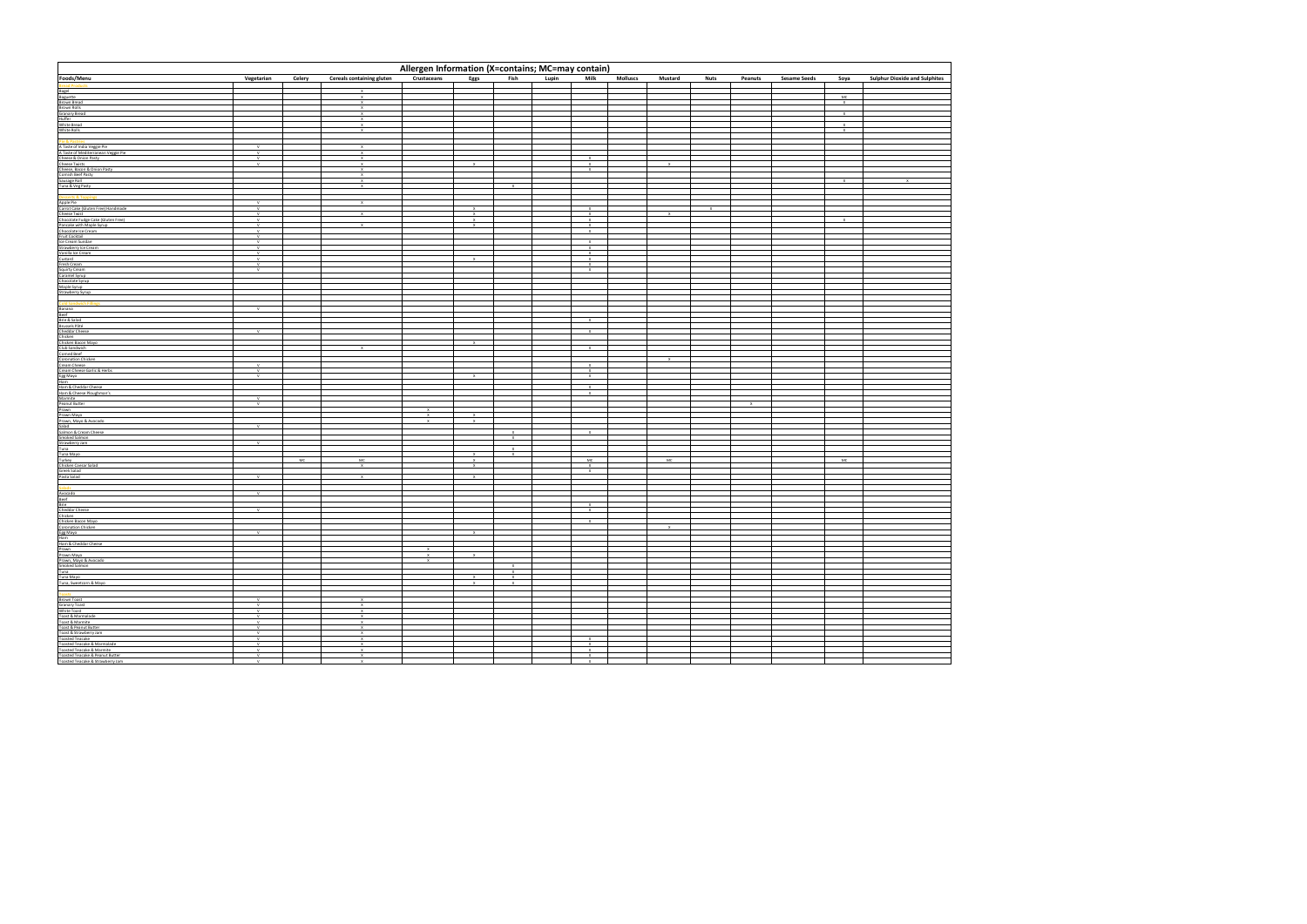| Allergen Information (X=contains; MC=may contain)                                                                                                                                                                                 |            |        |                              |             |              |              |       |                                             |                 |         |                      |                 |                     |                                                           |                                      |
|-----------------------------------------------------------------------------------------------------------------------------------------------------------------------------------------------------------------------------------|------------|--------|------------------------------|-------------|--------------|--------------|-------|---------------------------------------------|-----------------|---------|----------------------|-----------------|---------------------|-----------------------------------------------------------|--------------------------------------|
|                                                                                                                                                                                                                                   | Vegetarian | Celery | Cereals containing gluten    | Crustaceans | Eggs         | Fish         | Lupin | <b>Milk</b>                                 | <b>Molluscs</b> | Mustard | <b>Nuts</b>          | Peanuts         | <b>Sesame Seeds</b> | Soya                                                      | <b>Sulphur Dioxide and Sulphites</b> |
|                                                                                                                                                                                                                                   |            |        |                              |             |              |              |       |                                             |                 |         |                      |                 |                     | $\mathbf{x}$                                              |                                      |
|                                                                                                                                                                                                                                   |            |        | $\mathbf{x}$<br>$\mathbf{x}$ |             | $\mathbf{x}$ | $\mathbf{x}$ |       | MC                                          |                 |         |                      |                 |                     |                                                           |                                      |
|                                                                                                                                                                                                                                   |            |        | $\times$                     |             |              |              |       |                                             |                 |         |                      |                 |                     | $-10$                                                     | $\mathbf{x}$                         |
|                                                                                                                                                                                                                                   |            |        |                              |             |              |              |       |                                             |                 |         |                      |                 |                     |                                                           |                                      |
|                                                                                                                                                                                                                                   |            |        |                              |             |              |              |       |                                             |                 |         |                      |                 |                     |                                                           |                                      |
|                                                                                                                                                                                                                                   |            |        |                              |             |              |              |       |                                             |                 |         |                      |                 |                     |                                                           |                                      |
|                                                                                                                                                                                                                                   |            |        |                              |             |              |              |       |                                             |                 |         |                      |                 |                     |                                                           |                                      |
|                                                                                                                                                                                                                                   | V<br>V     |        |                              |             |              |              |       |                                             |                 |         |                      |                 |                     |                                                           |                                      |
|                                                                                                                                                                                                                                   | V          |        |                              |             |              |              |       |                                             |                 |         |                      |                 |                     |                                                           |                                      |
|                                                                                                                                                                                                                                   |            |        |                              |             |              |              |       |                                             |                 |         |                      |                 |                     |                                                           |                                      |
|                                                                                                                                                                                                                                   |            |        |                              |             |              |              |       |                                             |                 |         |                      |                 |                     |                                                           |                                      |
|                                                                                                                                                                                                                                   |            |        |                              |             |              |              |       |                                             |                 |         |                      |                 |                     |                                                           |                                      |
|                                                                                                                                                                                                                                   |            |        |                              |             |              |              |       |                                             |                 |         |                      |                 |                     |                                                           |                                      |
|                                                                                                                                                                                                                                   |            |        |                              |             |              |              |       |                                             |                 |         |                      |                 |                     |                                                           |                                      |
|                                                                                                                                                                                                                                   |            |        |                              |             |              |              |       |                                             |                 |         |                      |                 |                     |                                                           |                                      |
|                                                                                                                                                                                                                                   |            |        |                              |             |              |              |       |                                             |                 |         |                      |                 |                     |                                                           |                                      |
|                                                                                                                                                                                                                                   |            |        |                              |             |              |              |       | $\boldsymbol{\mathsf{x}}$                   |                 |         |                      |                 |                     |                                                           |                                      |
| Fooda (Marin 2001)<br>Fooda (Marin 2001)<br>Contributed in the same of the same of the same of the same of the same of the same of the same of the same of the same of the same of the same of the same of the same of the same o |            |        |                              |             |              |              |       | $\boldsymbol{\mathsf{x}}$                   |                 |         |                      |                 |                     |                                                           |                                      |
|                                                                                                                                                                                                                                   |            |        |                              |             |              |              |       |                                             |                 |         |                      |                 |                     |                                                           |                                      |
|                                                                                                                                                                                                                                   |            |        |                              |             |              |              |       |                                             |                 |         |                      |                 |                     |                                                           |                                      |
|                                                                                                                                                                                                                                   |            |        |                              |             |              |              |       |                                             |                 |         |                      |                 |                     |                                                           |                                      |
|                                                                                                                                                                                                                                   |            |        |                              |             |              |              |       |                                             |                 |         |                      |                 |                     |                                                           |                                      |
|                                                                                                                                                                                                                                   |            |        |                              |             |              |              |       |                                             |                 |         |                      |                 |                     |                                                           |                                      |
|                                                                                                                                                                                                                                   |            |        |                              |             |              |              |       |                                             |                 |         |                      |                 |                     |                                                           |                                      |
|                                                                                                                                                                                                                                   |            |        |                              |             |              |              |       |                                             |                 |         |                      |                 |                     |                                                           |                                      |
|                                                                                                                                                                                                                                   |            |        |                              |             |              |              |       |                                             |                 |         |                      |                 |                     |                                                           |                                      |
|                                                                                                                                                                                                                                   |            |        |                              |             |              |              |       |                                             |                 |         |                      |                 |                     |                                                           |                                      |
|                                                                                                                                                                                                                                   |            |        |                              |             |              |              |       |                                             |                 |         |                      |                 |                     |                                                           |                                      |
|                                                                                                                                                                                                                                   |            |        |                              |             |              |              |       |                                             |                 |         |                      |                 |                     |                                                           |                                      |
|                                                                                                                                                                                                                                   |            |        |                              |             |              |              |       |                                             |                 |         |                      |                 |                     |                                                           |                                      |
|                                                                                                                                                                                                                                   |            |        |                              |             |              |              |       |                                             |                 |         |                      |                 |                     |                                                           |                                      |
|                                                                                                                                                                                                                                   |            |        |                              |             |              |              |       |                                             |                 |         |                      |                 |                     |                                                           |                                      |
|                                                                                                                                                                                                                                   |            |        |                              |             |              |              |       |                                             |                 |         |                      |                 |                     |                                                           |                                      |
|                                                                                                                                                                                                                                   |            |        |                              |             |              |              |       |                                             |                 |         |                      |                 |                     |                                                           |                                      |
|                                                                                                                                                                                                                                   |            |        |                              |             |              |              |       |                                             |                 |         |                      |                 |                     |                                                           |                                      |
|                                                                                                                                                                                                                                   |            |        |                              |             |              |              |       |                                             |                 |         |                      |                 |                     |                                                           |                                      |
|                                                                                                                                                                                                                                   |            |        |                              |             |              |              |       |                                             |                 |         |                      |                 |                     |                                                           |                                      |
|                                                                                                                                                                                                                                   |            |        |                              |             |              |              |       |                                             |                 |         |                      |                 |                     |                                                           |                                      |
|                                                                                                                                                                                                                                   |            |        |                              |             |              |              |       |                                             |                 |         |                      |                 |                     |                                                           |                                      |
|                                                                                                                                                                                                                                   |            |        |                              |             |              |              |       |                                             |                 |         |                      |                 |                     |                                                           |                                      |
|                                                                                                                                                                                                                                   |            |        |                              |             |              |              |       | $\overline{Y}$                              |                 |         |                      |                 |                     |                                                           |                                      |
|                                                                                                                                                                                                                                   |            |        |                              |             |              |              |       | $\mathbf x$                                 |                 |         |                      |                 |                     |                                                           |                                      |
|                                                                                                                                                                                                                                   |            |        |                              |             |              |              |       |                                             |                 |         |                      |                 |                     |                                                           |                                      |
|                                                                                                                                                                                                                                   |            |        |                              |             |              |              |       |                                             |                 |         |                      |                 |                     |                                                           |                                      |
|                                                                                                                                                                                                                                   |            |        |                              |             |              |              |       |                                             |                 |         |                      |                 |                     |                                                           |                                      |
|                                                                                                                                                                                                                                   |            |        |                              |             |              |              |       | $\,$ $\,\times$                             |                 |         |                      |                 |                     |                                                           |                                      |
|                                                                                                                                                                                                                                   |            |        |                              |             |              |              |       | $\overline{Y}$                              |                 |         |                      |                 |                     |                                                           |                                      |
|                                                                                                                                                                                                                                   |            |        | $\boldsymbol{\chi}$          |             |              |              |       | $\mathbf{x}$<br>$\mathbf x$<br>$\mathbf{x}$ |                 |         | $\frac{MC}{X}$       |                 |                     |                                                           |                                      |
|                                                                                                                                                                                                                                   |            |        | $\mathbf{x}$                 |             |              |              |       | $\mathbf{x}$<br>$\mathbf{x}$                |                 |         |                      |                 |                     |                                                           |                                      |
|                                                                                                                                                                                                                                   |            |        |                              |             |              |              |       |                                             |                 |         |                      |                 |                     |                                                           |                                      |
|                                                                                                                                                                                                                                   |            |        |                              |             |              |              |       | $\mathbf{x}$<br>$\mathbf{x}$                |                 |         |                      |                 |                     |                                                           |                                      |
|                                                                                                                                                                                                                                   |            |        | $\mathbf{x}$                 |             | $\mathbf{x}$ |              |       | $\mathbf x$<br>$\mathbf{x}$                 |                 |         | $\mathbf{x}$         |                 |                     | $\mathbf{x}$                                              |                                      |
|                                                                                                                                                                                                                                   |            |        | $\mathbf{x}$                 |             |              |              |       | $\mathbf{x}$<br>$\overline{\mathbf{x}}$     |                 |         |                      |                 |                     |                                                           |                                      |
|                                                                                                                                                                                                                                   |            |        |                              |             |              |              |       |                                             |                 |         |                      |                 |                     |                                                           |                                      |
|                                                                                                                                                                                                                                   |            |        |                              |             |              |              |       | $\boldsymbol{\mathsf{x}}$<br>$\mathbf{x}$   |                 |         |                      |                 |                     | $\boldsymbol{\mathsf{x}}$<br>$\mathbf{x}$<br>$\mathbf{x}$ |                                      |
|                                                                                                                                                                                                                                   |            |        |                              |             |              |              |       |                                             |                 |         |                      |                 |                     |                                                           |                                      |
|                                                                                                                                                                                                                                   |            |        |                              |             |              |              |       |                                             |                 |         |                      |                 |                     |                                                           |                                      |
|                                                                                                                                                                                                                                   |            |        | $\mathbf{x}$                 |             |              |              |       |                                             |                 |         |                      |                 |                     | $\mathbf{x}$                                              |                                      |
|                                                                                                                                                                                                                                   |            |        |                              |             |              |              |       |                                             |                 |         |                      |                 |                     |                                                           |                                      |
|                                                                                                                                                                                                                                   |            |        |                              |             |              |              |       |                                             |                 |         | $MC$<br>$MC$<br>$MC$ | $\frac{MC}{MC}$ | $\frac{MC}{MC}$     |                                                           |                                      |
|                                                                                                                                                                                                                                   |            |        |                              |             |              |              |       |                                             |                 |         | MC                   | MC              |                     |                                                           |                                      |
|                                                                                                                                                                                                                                   |            |        |                              |             |              |              |       |                                             |                 |         |                      |                 |                     |                                                           |                                      |
|                                                                                                                                                                                                                                   |            |        |                              |             |              |              |       |                                             |                 |         |                      |                 |                     |                                                           |                                      |